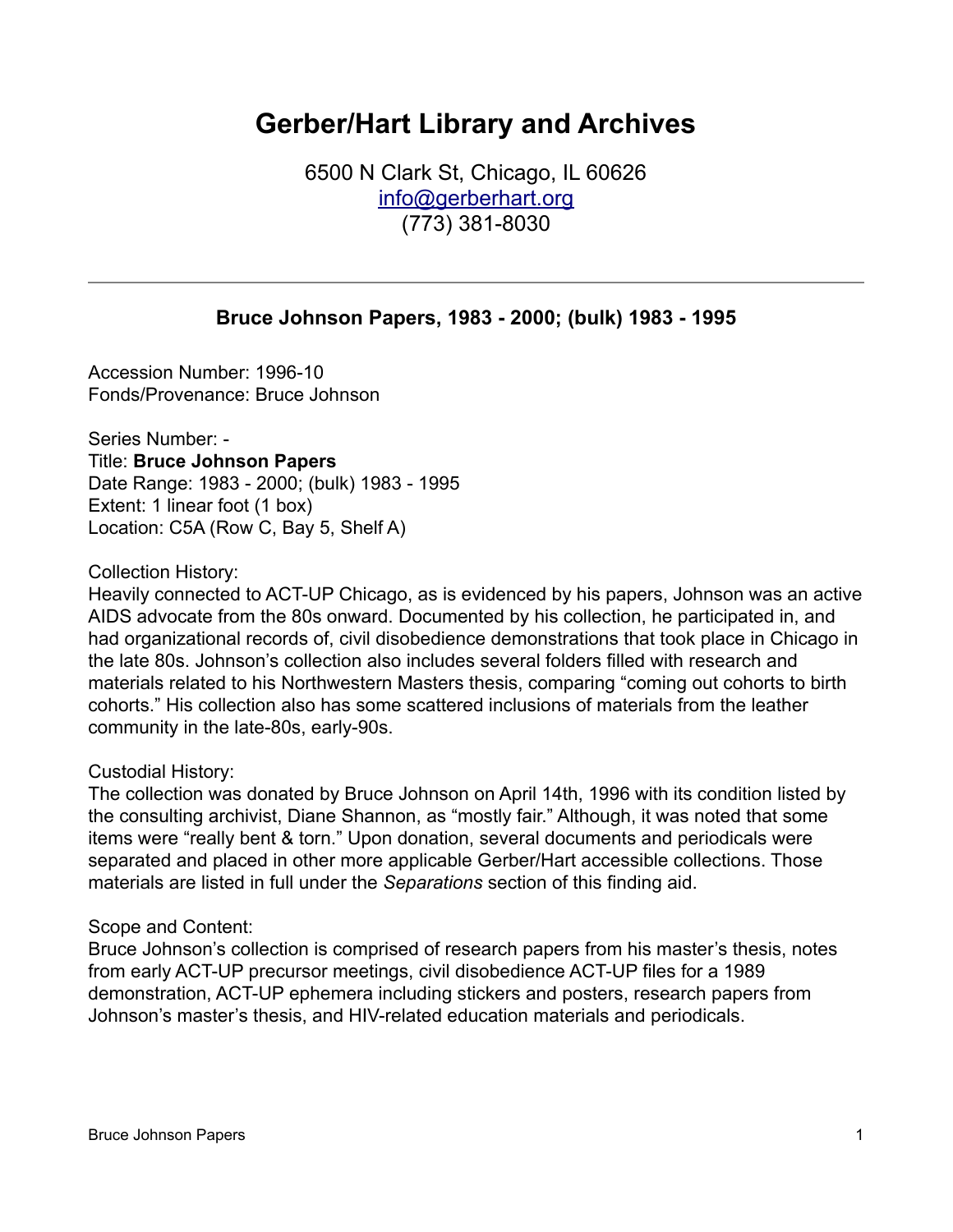# Arrangement:

The collection is arranged into several archivist-organized folders by content and document type, in addition to several folders already having been processed and organized (see; "Original Order Folders"). The latter group of folders has less internal organization than the former. Within each archivist-organized folder, the documents are (mostly, and to the best of ability) further organized from oldest to youngest, with undated documents included at the end.

Series:

- 1 Newspaper Clippings and Copies
- 2 AIDS Research-related Documents
- 3 ACT-UP-related Documents
- 4 Booklets/Pamphlets
- 5 Miscellaneous Publications
- 6 Miscellaneous Documents
- 7 Original Order Folders

Container List:

BOX 1

Series/File List:

- **0. Finding Aid**
- **1. NEWSPAPER CLIPPINGS AND COPIES**
- **2. AIDS RESEARCH-RELATED DOCUMENTS**
- **3. ACT-UP-RELATED DOCUMENTS**
- **4. BOOKLETS/PAMPHLETS**
- **5. MISCELLANEOUS PUBLICATIONS**
- **6. MISCELLANEOUS DOCUMENTS**
- **7. ORIGINAL ORDER FOLDERS**
	- 1.01 "Kimmel, D.C. Adult Development and Aging: A Gay Perspective"
	- 1.02 "Epstein, Sr Gay Politics, Ethnic Identity, The Limits of Social Constructionism"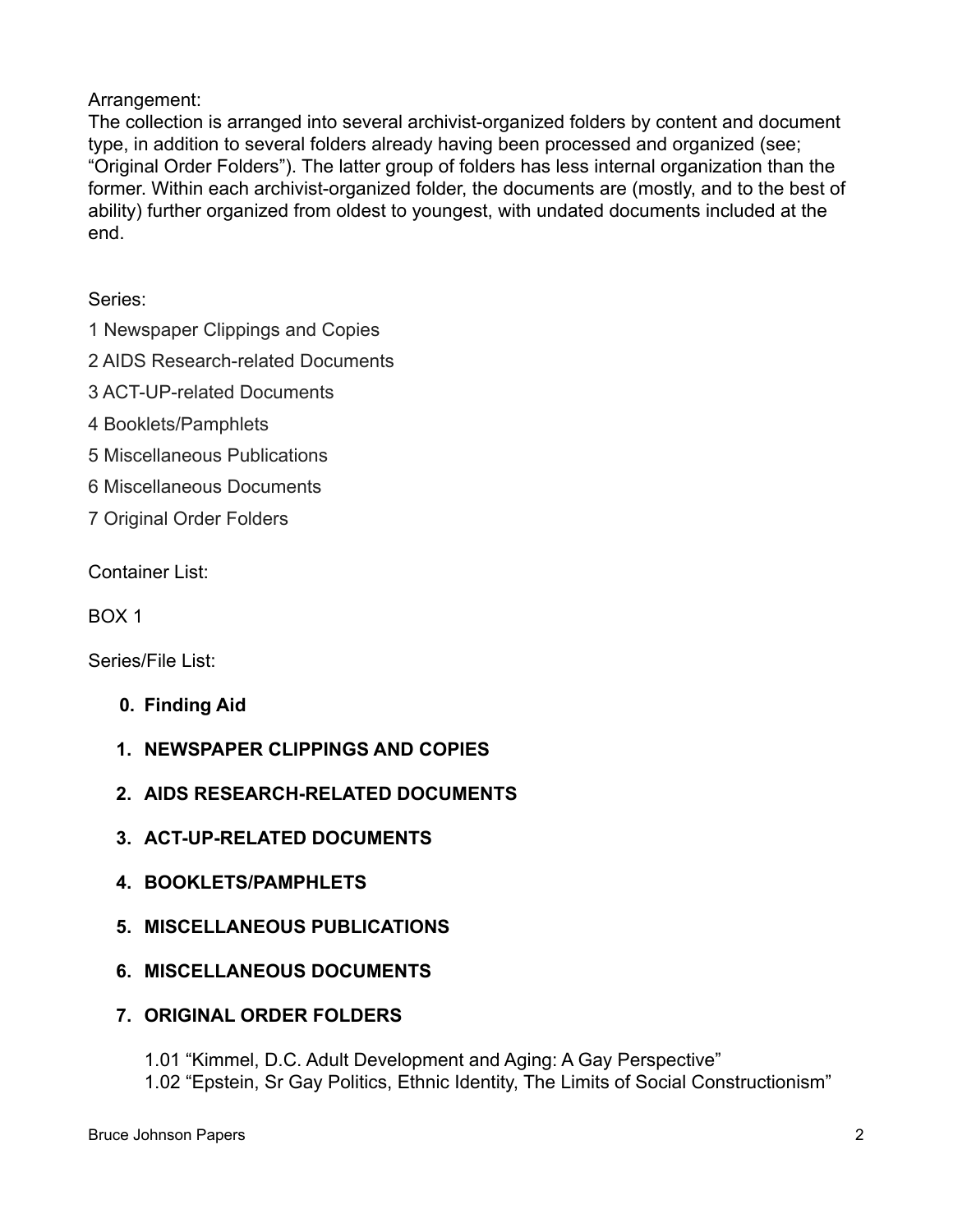1.03 "Blackwood, E. Sexuality Gender in Certain Native American Tribes: The Case of Cross-Gender Females"

1.04 "Ponse, B. The Problematic Meaning of 'Lesbian'"

1.05 "Epple, Carolyn Native American Gay Identity BIBLIO."

1.06 [Unnamed folder]

1.07 "ACT UP, 1989"

1.08 [Unnamed]

1.09 "AIDS"

1.10 "Callender, C. and L.M. Kochems The North American Berdache"

1.11 "Costello, J. Love, Sex and War"

1.12 "Chauncy, C. Christian Brotherhood on Sexual Perersion? Homosexual Identities and the Construction of Sexual Boundaries in the World War One Era"

1.13 CAS, V.C. Homosexual Identity Formulation: A Theoretical Model"

1.14 "ACT UP"

Separations:

1995 calendar of leathermen Oct 11-17, 1995 issues of "Babble" Oct 18-24, 1995 issues of "Gab" Fall, 1989 & Summer, 1990 issues of "Outlook" May, 1993 issue of "Out" July/August 1993 issue of "Deneuve" May, 1991 issue of "New Art Examiner" Spring, 1996; "P Form: A journal of interdisciplinary and performance art" 1993 issues of "TV/TS Tapestry Journal" Issues of "CUIR" Issue of "Wilde" Issues of "The Leather Journal" [Several] ACT-UP posters

Restrictions:

No donor restriction noted. One archivist-weeded folder with personal identifying membership information -- restricted:

1.15 "ACT UP Civil Disobedience Participants 1989?" [\*Archivist note written on folder: "weeded 03-30-00"]

Related Fonds/Series: None.

Subject Headings: ACT UP (Organization)--History AIDS Activists--United States--Illinois--Chicago